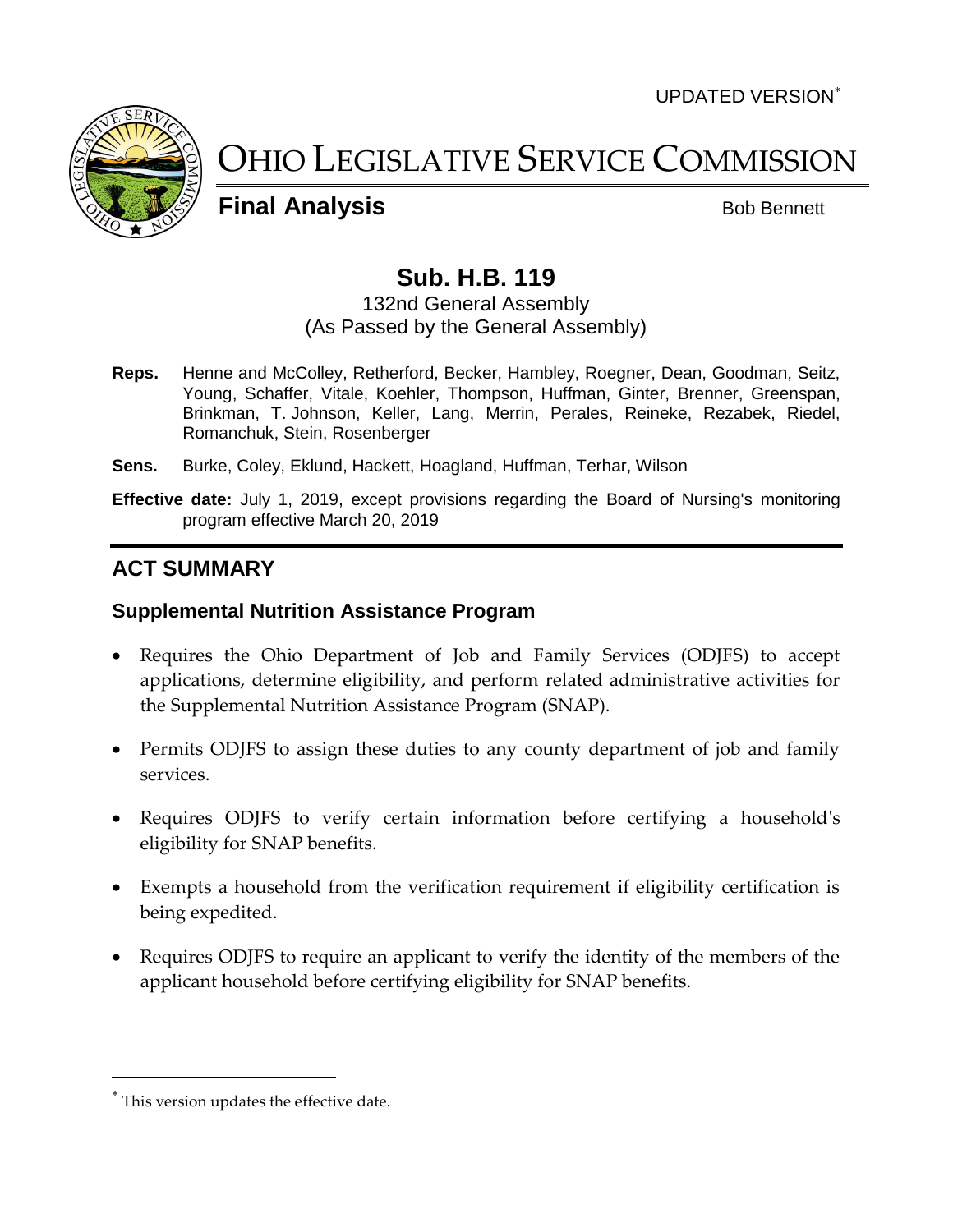- Requires county departments, at least quarterly and as they receive information, to review and act on information that may affect eligibility.
- Requires ODJFS to refer suspected fraud for an administrative disqualification hearing, to a county prosecutor for investigation, or both.

### **Medical assistance programs**

- Requires that certain information be verified when determining an applicant's eligibility for a medical assistance program administered by the Department of Medicaid.
- Requires each applicant for a medical assistance program to verify the applicant's identity as part of the eligibility determination.
- Requires the Department and other entities involved in determining eligibility to review information as they receive it to determine whether it may affect eligibility, and take appropriate action.
- Requires that a medical assistance program recipient suspected of Medicaid eligibility fraud or a similar offense be referred to a county prosecutor for investigation, for an administrative disqualification hearing, or both.

### **Multistate cooperatives**

 Requires the Department of Medicaid and ODJFS to explore joining multistate cooperatives to identify individuals enrolled in public assistance programs in other states.

# **Board of Nursing's substance use disorder monitoring**

 Replaces the term "chemical dependency" with the term "substance use disorder" in statutes governing the Board of Nursing's monitoring program for individuals who abuse alcohol or drugs.

# **CONTENT AND OPERATION**

# **Supplemental Nutrition Assistance Program**

The act establishes requirements for the administration of Ohio's participation in the federal food stamp program, which is now known as the Supplemental Nutrition Assistance Program (SNAP).<sup>1</sup> SNAP distributes food assistance benefits to eligible

<sup>&</sup>lt;sup>1</sup> R.C. 5101.47(A)(1) and 5101.54(F) to (J).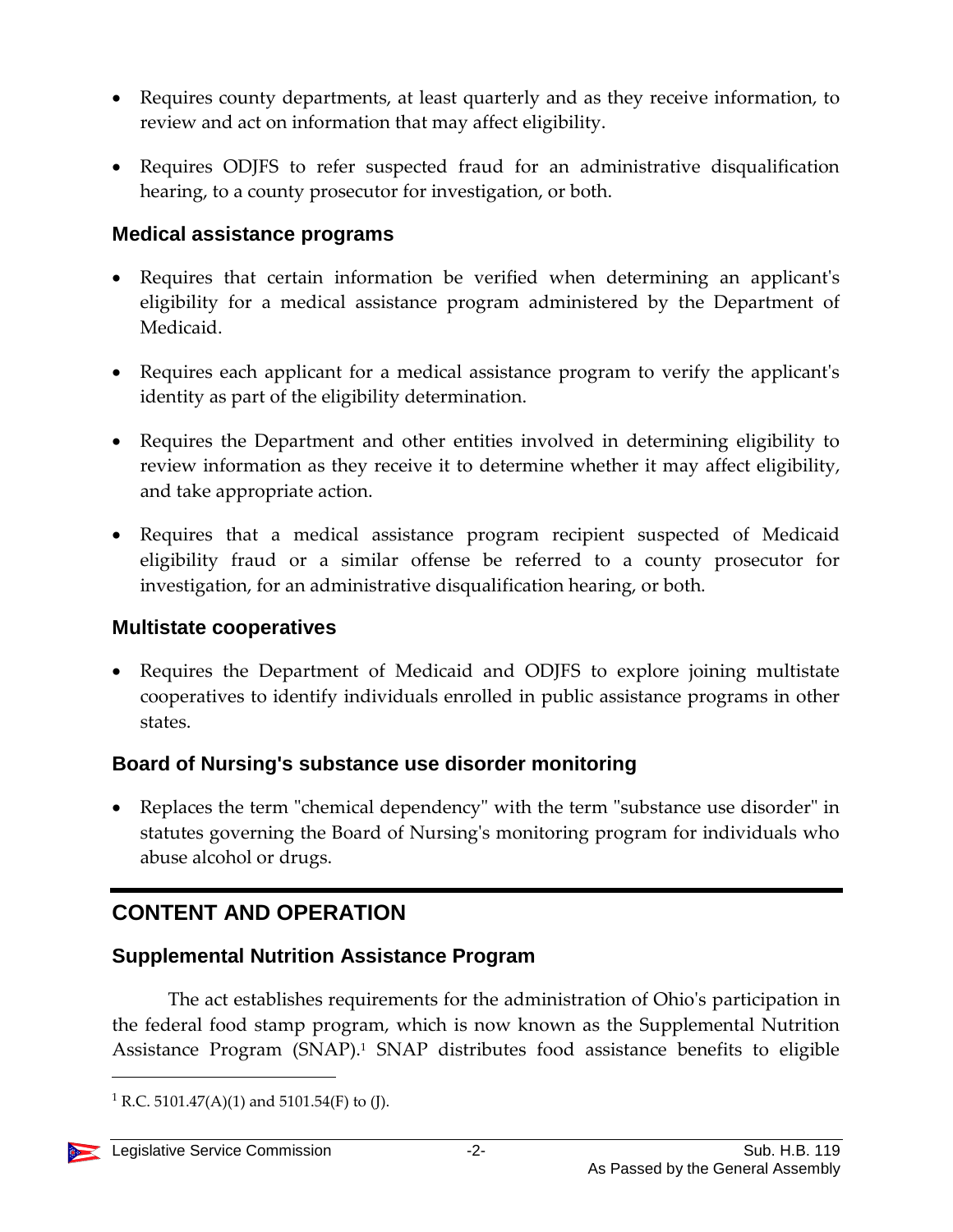households that have income of less than 130% of the federal poverty level and meet other eligibility requirements. The federal government pays the full cost of SNAP benefits and shares the cost of administering the program with the states. Eligibility rules and benefit levels are set by the federal government and are uniform across the nation, but states have some flexibility regarding program administration.<sup>2</sup>

Because SNAP is largely governed by federal law, few program administration requirements are included in the Ohio Revised Code. The act establishes specific requirements for administering the program and eligibility verification in Ohio.

#### **Administration**

Prior law *permitted* the Ohio Department of Job and Family Services (ODJFS) to accept applications, determine eligibility, and perform related administrative activities for SNAP. The act *requires* ODJFS to carry out these duties. It also expressly permits ODJFS to assign these duties to any county department of job and family services. Additionally, ODJFS is expressly permitted by the act, except as prohibited by federal law, to assign any of its duties governing SNAP administration to a county department.<sup>3</sup> Continuing law already requires the county departments to (1) perform any duties assigned by ODJFS regarding the provision of public family services, (2) certify eligible households for SNAP, and (3) administer the distribution of SNAP benefits under ODJFS's supervision.<sup>4</sup>

### **Information and identity to be verified**

The act requires ODJFS, in order to verify household eligibility as required by federal regulations and state law, to verify at least the following information before certifying SNAP benefits (except in expedited cases):

- (1) Household composition;
- (2) Identity;
- (3) Citizenship and alien eligibility status;
- (4) Social Security numbers;

<sup>2</sup> Center on Budget and Policy Priorities, *Policy Basics: Introduction to the Supplemental Nutrition Assistance Program (SNAP)* [http://www.cbpp.org/research/policy-basics-introduction-to-the-supplemental-nutrition](http://www.cbpp.org/research/policy-basics-introduction-to-the-supplemental-nutrition-assistance-program-snap)[assistance-program-snap.](http://www.cbpp.org/research/policy-basics-introduction-to-the-supplemental-nutrition-assistance-program-snap)

 $3$  R.C. 5101.47(A)(1) and 5101.54(J).

 $4$  R.C. 329.04(A)(1) and 329.042, not in the act.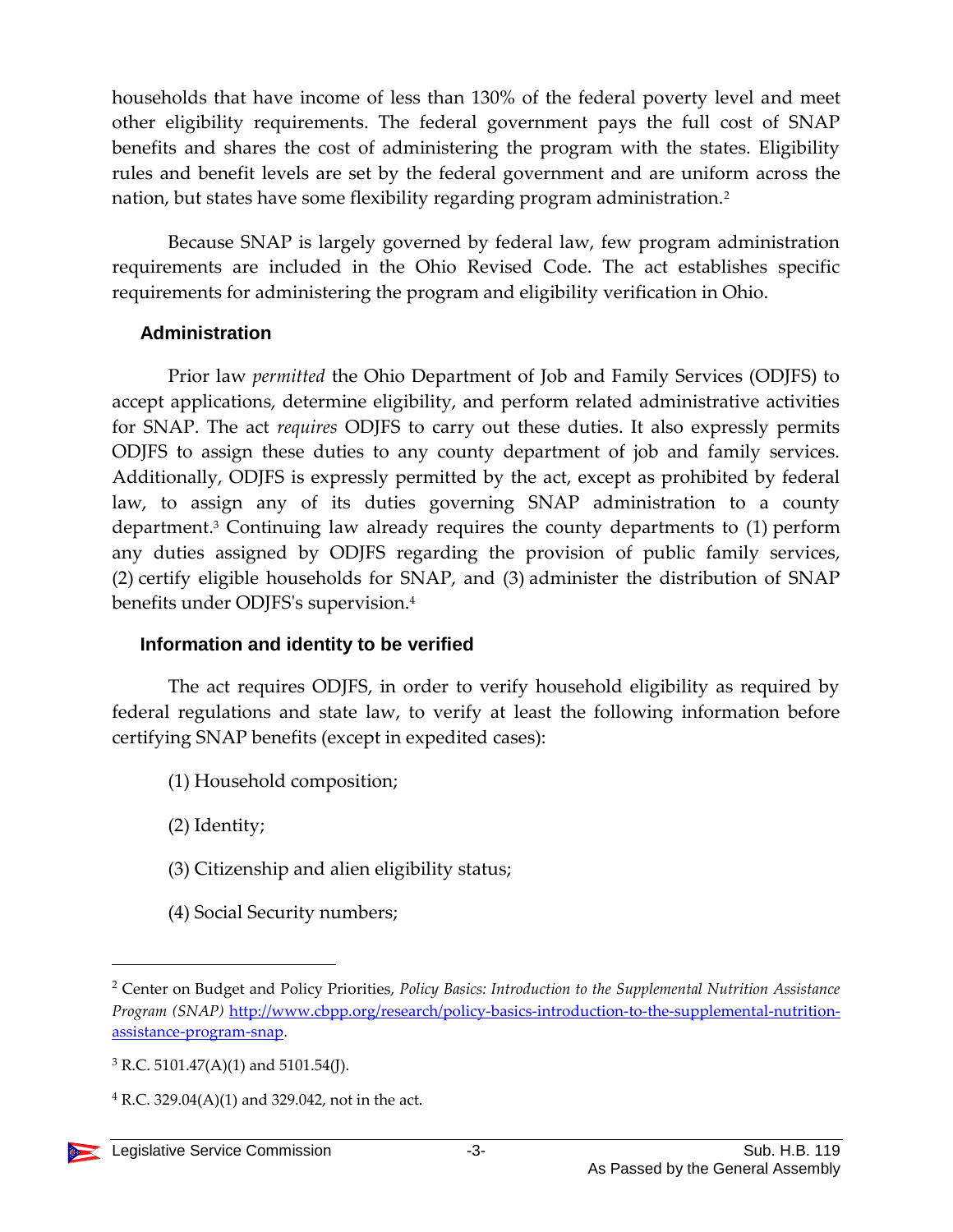- (5) State residency status;
- (6) Disability status;
- (7) Gross nonexempt income;
- (8) Utility expenses;
- (9) Medical expenses;
- (10) Enrollment status in other state-administered public assistance programs;

(11) Any available information related to potential identity fraud or identity theft.<sup>5</sup>

Continuing law requires that a household's eligibility for SNAP benefits be certified in an expedited process under certain circumstances. The act provides that there is no limit on how many times a household may receive expedited certification, as long as (1) all information the act requires to be verified was verified for the household at the last expedited certification or (2) the household's eligibility was certified under normal processing standards since the last expedited certification.<sup>6</sup>

Regarding obtaining the information, the act requires ODJFS to sign a memorandum of understanding with any department, agency, or division as needed. ODJFS may contract with independent vendors to provide the information. The act specifies that its provisions concerning information that must be reviewed do not prevent ODJFS or a county department from (1) receiving or reviewing additional information related to eligibility or (2) contracting with independent vendors to provide information in addition to that which the act requires.<sup>7</sup>

Under the act, ODJFS must require an applicant, or person acting on an applicant's behalf, to verify the identity of the members of the applicant household as part of the application process for public assistance and before certifying SNAP benefits. The verification must be done in a manner consistent with federal regulations.<sup>8</sup>

 $8$  R.C. 5101.54(F)(4).



 $5 R.C. 5101.54(C)$  and (F)(1) and (2).

 $6$  R.C. 5101.54(B).

 $7$  R.C. 5101.54(F)(5).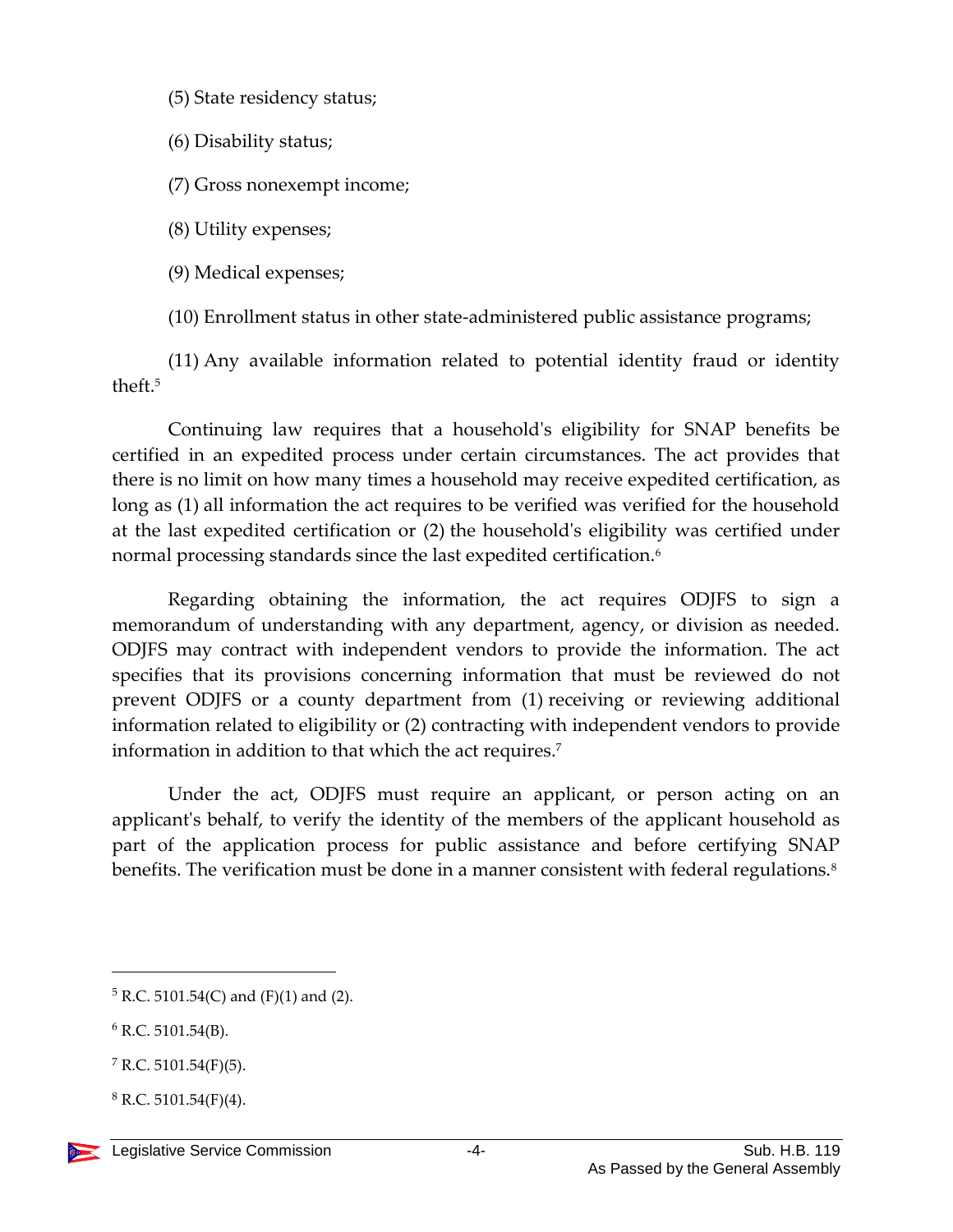#### **Changes in circumstances**

In accordance with federal law, current Ohio administrative rules specify reporting requirements for SNAP recipients concerning changes in circumstances.<sup>9</sup> Separate from recipient reporting, the act requires county departments, as they receive information, to review and act on information that indicates a change in circumstances that may affect eligibility, to the extent the information is available to ODJFS. The reviews must be conducted at least quarterly and in a manner consistent with federal regulations.<sup>10</sup>

If ODJFS receives information concerning a household certified to receive SNAP benefits indicating a change in circumstances that may affect eligibility, it must take action in accordance with federal regulations, including verifying unclear information, providing prior written notice of a change or adverse action, and notifying the household of the right to a fair hearing.<sup>11</sup>

### **Suspected fraud**

If ODJFS suspects fraud, the act requires it to refer the case for an administrative disqualification hearing, to the county prosecutor for investigation, or both.<sup>12</sup>

### **Rules**

ODJFS is required by the act to adopt rules to implement it. The rules must be adopted in accordance with the Administrative Procedure Act (R.C. Chapter 119.).<sup>13</sup>

# **Medical assistance programs**

### **Information and identity to be verified**

The Department of Medicaid administers the Medicaid program, the Children's Health Insurance Program (CHIP), and the Refugee Medical Assistance program, collectively referred to as medical assistance programs in state law.<sup>14</sup> The act requires

 $11$  R.C. 5101.54(G).

- <sup>12</sup> R.C. 5101.54(H).
- $13$  R.C. 5101.54(I).
- $14$  R.C. 5160.01, not in the act.



<sup>9</sup> Ohio Administrative Code 5101:4-7-01.

 $10$  R.C. 5101.54(F)(3).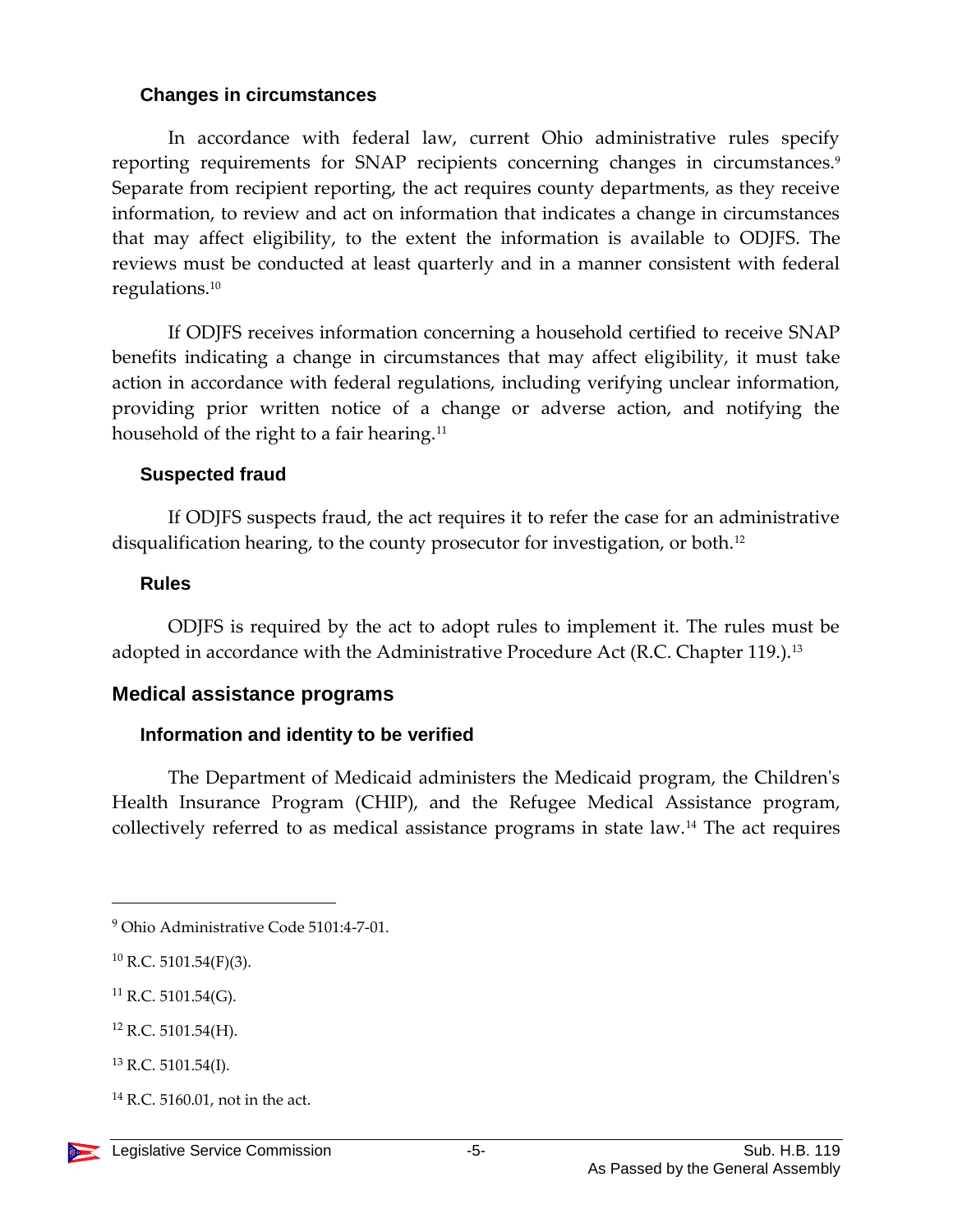that the following information about applicants for these programs be verified when determining eligibility:

(1) Identity;

(2) Citizenship and alien eligibility;

(3) Social Security numbers;

(4) State residency status;

(5) Disability status;

(6) Gross nonexempt income;

(7) Household status;

(8) Medical expenses;

(9) Enrollment status in other state-administered public assistance programs. 15

The Department must sign a memorandum of understanding with any department, agency, or division as needed to obtain the information that the act requires be verified. It may contract with one or more independent vendors to provide the information.<sup>16</sup>

Each applicant for a medical assistance program is required by the act to verify the applicant's identity as part of eligibility determination. If a person acts on an applicant's behalf in the process, the person must verify the applicant's identity.<sup>17</sup>

The act provides that it does not prevent the Department or an entity that accepts applications and makes eligibility determinations for medical assistance programs on its behalf from (1) receiving or reviewing information related to individuals' eligibility for a medical assistance program beyond the information that the act requires be verified or (2) contracting with independent vendors to provide additional information for that purpose.<sup>18</sup>

 $\overline{a}$ 

 $16$  R.C. 5160.29(C).

 $18$  R.C. 5160.293.

 $15$  R.C. 5160.29(A).

<sup>17</sup> R.C. 5160.29(B).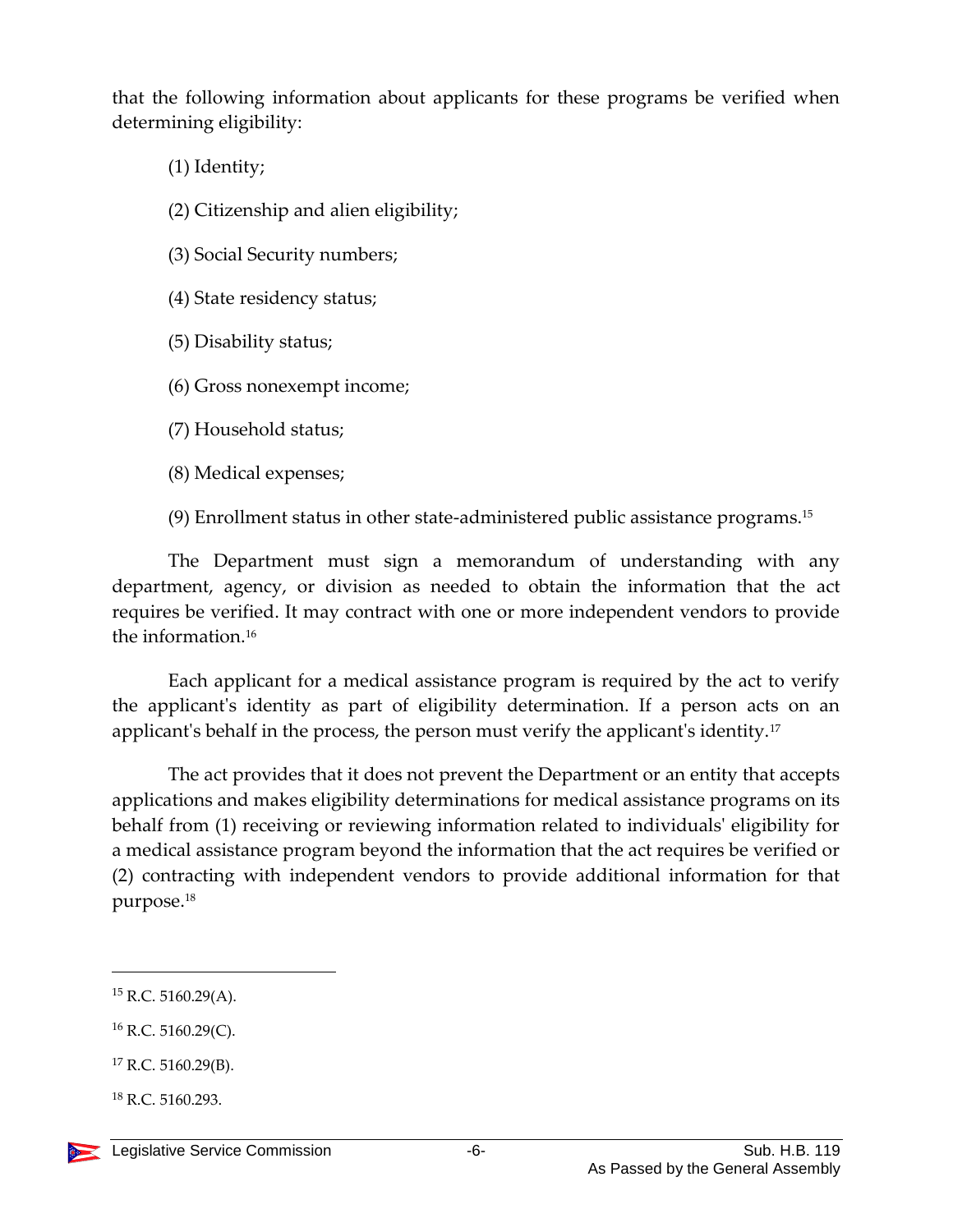#### **Changes in circumstances**

The act gives the Department, and entities that accept applications and make eligibility determinations for medical assistance programs on its behalf, certain duties as the Department or entities receive available information that the act requires be verified. The Department and entities must review the information to determine whether it indicates a change in circumstances that may affect eligibility and take appropriate action. If the information indicates a change in circumstances that may affect a recipient's continued eligibility, the appropriate actions include verifying unclear information, providing written notice of a change or adverse action, and notifying the recipient of the right to appeal.<sup>19</sup>

### **Suspected fraud**

The act requires that a medical assistance program recipient be referred for investigation to the county prosecutor, referred for an administrative disqualification hearing, or both, if a violation of the criminal offense of Medicaid eligibility fraud or a similar offense is suspected in the process of determining or redetermining the recipient's eligibility.<sup>20</sup>

# **Multistate cooperatives**

Continuing law requires the Department of Medicaid to enter into agreements with the U.S. Department of Health and Human Services and neighboring states to participate in the Public Assistance Reporting Information System. The act requires the Department also to explore joining other multistate cooperatives, such as the National Accuracy Clearinghouse, to identify individuals enrolled in public assistance programs in other states. ODJFS is also required by the act to explore this. The act permits the Department of Medicaid to disclose information regarding a medical assistance program recipient to the extent necessary to participate in another multistate cooperative. The Department has that authority under continuing law regarding the Public Assistance Reporting Information System.<sup>21</sup>

# **Board of Nursing's substance use disorder monitoring**

The Board of Nursing has ongoing statutory authority to abstain from taking disciplinary action against an individual regulated by the Board who has a drug-related condition, if the Board finds that the individual can be treated effectively and there is no

<sup>19</sup> R.C. 5160.291.

<sup>20</sup> R.C. 5160.292.

<sup>&</sup>lt;sup>21</sup> R.C. 5101.54(F)(6) and R.C. 5160.47.